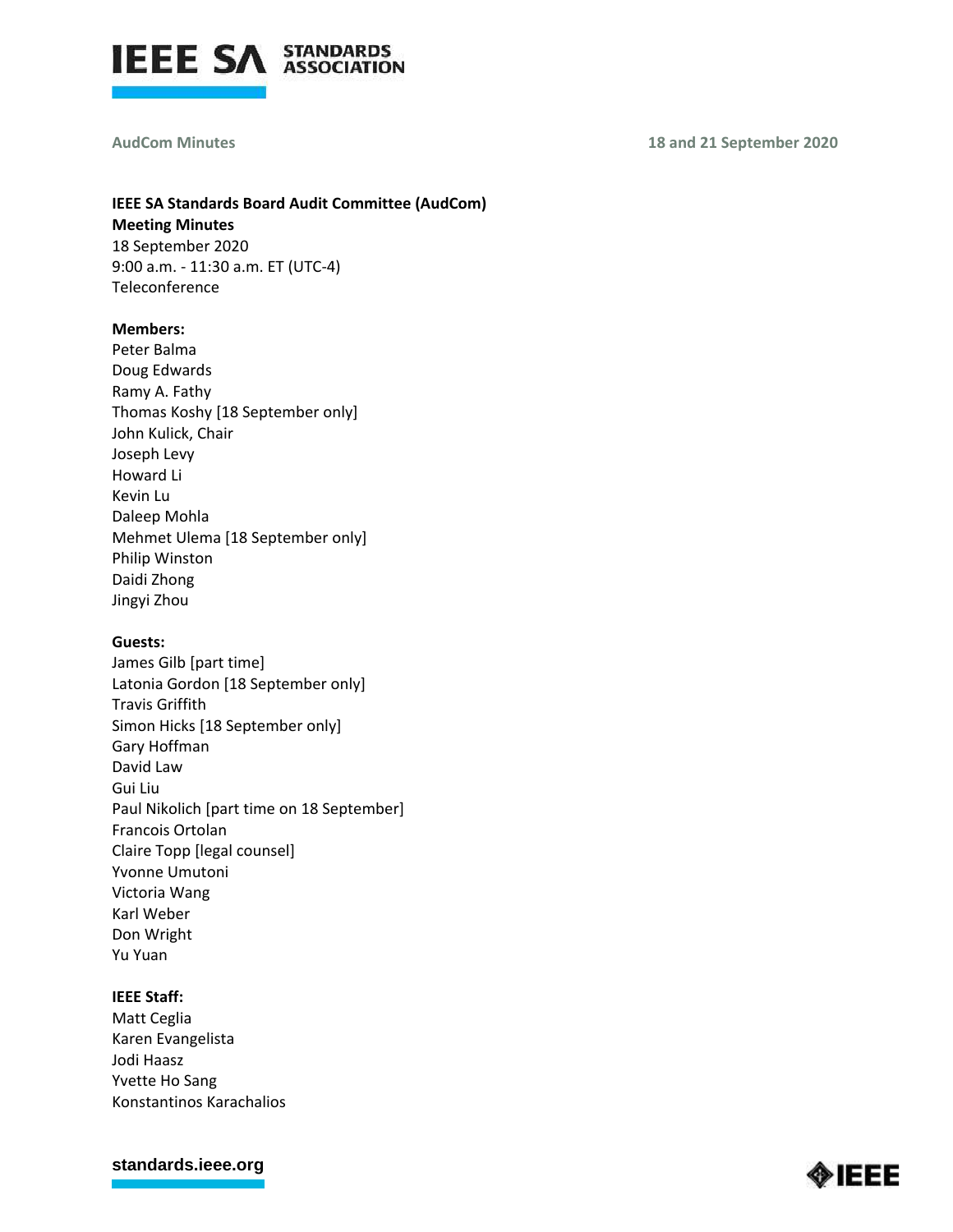Soo Kim Michael Kipness Vanessa Lalitte Kelly Lorne Karen McCabe Erin Morales Adam Newman Christian Orlando Dave Ringle Pat Roder Anasthasie Sainvilus-Cantrell Jennifer Santulli Tom Thompson Lisa Weisser, Administrator Malia Zaman Meng Zhao

## **[Unless otherwise noted, all votes are unanimous]**

#### **1. CALL TO ORDER AND INTRODUCTIONS**

Chair Kulick called the meeting to order at 9:00 a.m. There was a round of introductions.

### **2. REVIEW AND APPROVAL OF THE AGENDA**

Chair Kulick asked if there were any additions, deletions, or alterations to the published agenda. There were none.

**A motion was made (Zhou) and seconded (Koshy) to approve the 18 September 2020 AudCom meeting agenda. In the absence of objection, the motion was approved.**

**3. APPROVAL OF MINUTES FROM THE 01 JUNE 2020 AUDCOM MEETING AND THE 05 AUGUST 2020 AUDCOM BASELINES MEETING**

**A motion was made (Edwards) and seconded (Koshy) to approve the minutes of the 01 June 2020 AudCom meeting and the 05 August 2020 AudCom Baselines meeting. In the absence of objection, the motion was approved.**

#### **4. P&P REVIEW**

#### **4.1 Status of Continuing Standards Committee P&P Review**

#### 4.1.1 C/LM - Phil Winston, Jingyi Zhou

The reviewers had several questions from the checklist to discuss with the full AudCom, and presented these at the meeting.



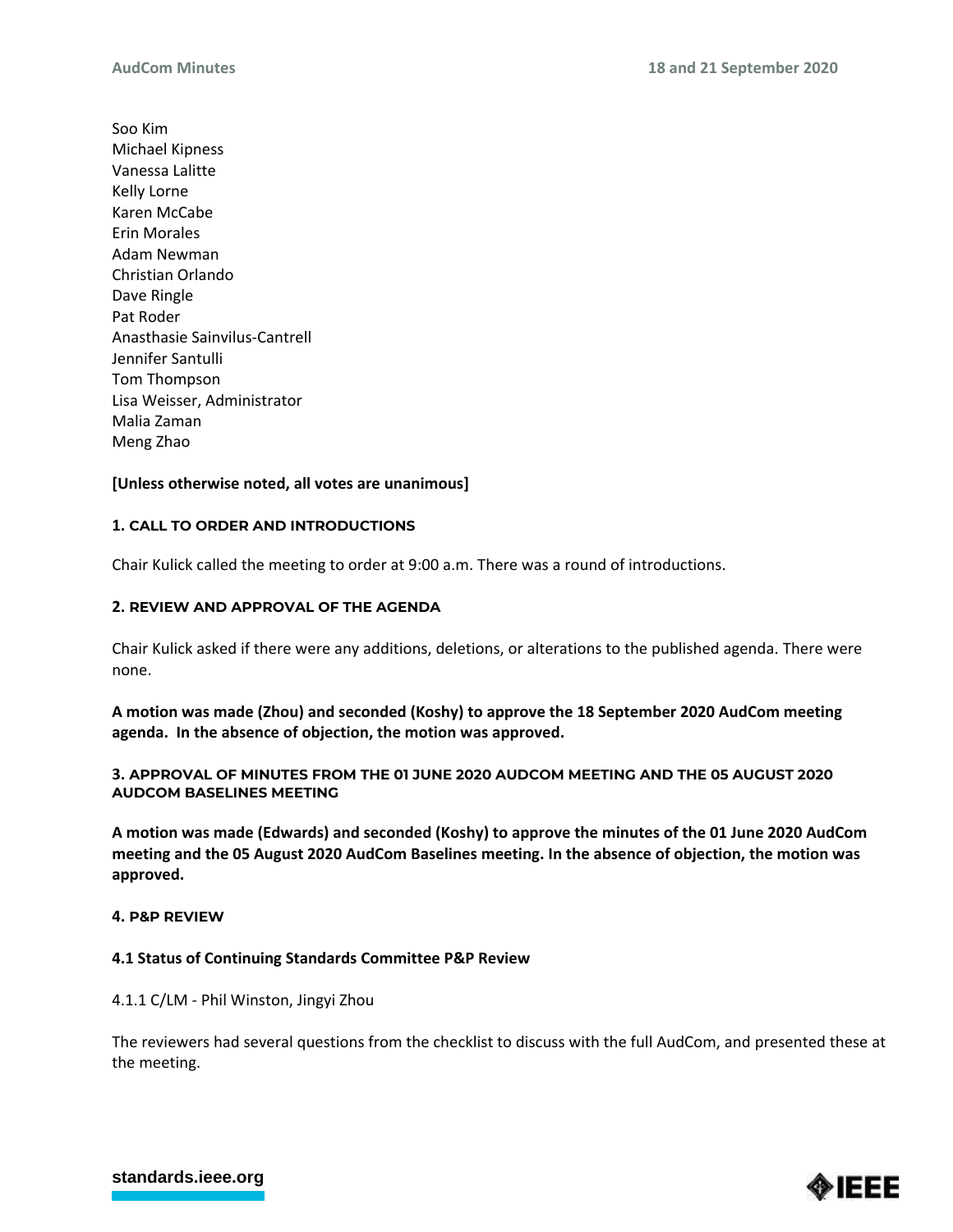There are still open comments from the checklist that have not been addressed and the P&P will continue under review and move to the December 2020 AudCom agenda.

**AI: An interim meeting of AudCom will be scheduled prior to the December AudCom meeting to discuss the items on the review checklist.** 

**AI: James Gilb will prepare a presentation to address the items on the checklist.** 

#### **4.2 Status of New Standards Committee P&P Review**

4.2.1 C/PA - Doug Edwards, Daidi Zhong

There are still open comments from the checklist that have not been addressed and the P&P will continue under review and move to the December 2020 AudCom agenda.

4.2.2 NTC/SC - Joseph Levy, Kevin Lu

#### **Motion: To recommend acceptance of the NTC/SC P&P. Upon vote, the motion passed.**

4.2.3 UFFC/UFFC - Mehmet Ulema, Daleep Mohla

This P&P review began close to the AudCom meeting and it will continue and move to the December 2020 AudCom agenda.

4.2.4 VT/CBTC&SIG - Doug Edwards, Joseph Levy

This P&P review began close to the AudCom meeting and it will continue and move to the December 2020 AudCom agenda.

4.2.5 VT/HSTMSC - Peter Balma, Kevin Lu

## **Motion: To recommend conditional acceptance of the VT/HSTMSC P&P; contingent upon minor editorial corrections, to be completed before SASB meeting. Upon vote, the motion passed.**

*NB: This condition has been met.* 

*NB: The motion was made after the AudCom meeting reconvened on 21 September.*

Following the outcome of this review, AudCom discussed item 6.1.1 on the agenda.

4.2.6 SASB/SCC20 - Kevin Lu, Peter Balma

#### **Motion: To recommend acceptance of the SASB/SCC20 P&P. Upon vote, the motion passed.**

4.2.7 SASB/SCC22 - Peter Balma, Daidi Zhong

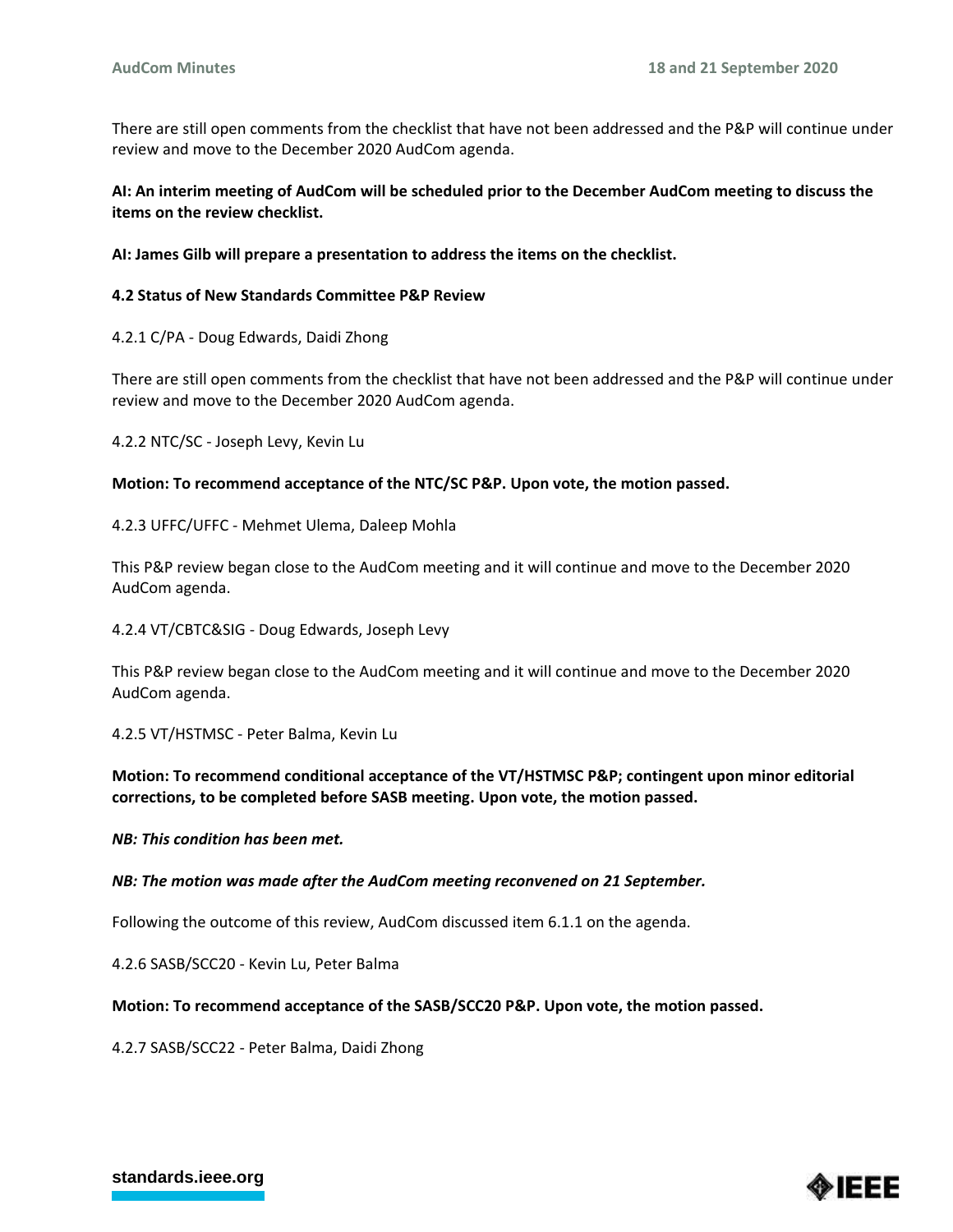There are still open comments from the checklist that have not been addressed and the P&P will continue under review and move to the December 2020 AudCom agenda.

### **4.3 Status of Continuing Working Group P&P Review**

4.3.1 SASB/SCC04 P1 WG - Howard Li, Ramy Fathy

## **Motion: To deem without issue the SASB/SCC04 P1 WG Working Group P&P. Upon vote, the motion passed.**

#### **4.4 Status of New Working Group P&P Review**

4.4.1 C/BDL (Common - all C/BDL Individual WGs) - Doug Edwards, Daidi Zhong

There are still open comments from the checklist that have not been addressed and the P&P will continue under review and move to the December 2020 AudCom agenda.

4.4.2 C/DC (Common - all C/DC Individual WGs) - Thomas Koshy, Ramy Fathy

## **Motion: To deem without issue the C/DC (Common - all C/DC Individual WGs) Working Group P&P. Upon vote, the motion passed.**

4.4.3. C/SM (Common - all C/SM Entity WGs) - Phil Winston, Ramy Fathy

This P&P was received close to the AudCom meeting and the review will continue and move to the December 2020 AudCom agenda.

4.4.4 EMB/11073 (Common - all EMB/11073 Individual WGs) - Thomas Koshy, Jingyi Zhou

## **Motion: To deem without issue the EMB/11073 (Common - all EMB/11073 Individual WGs) Working Group P&P. Upon vote, the motion passed.**

4.4.5 IAS/IPCSD (Common - all IAS/IPCSD Individual WGs) - Howard Li, Mehmet Ulema

There are still open comments from the checklist that have not been addressed and the P&P will continue under review and move to the December 2020 AudCom agenda.

4.4.6 PE/IC (Common - all PE/IC Individual WGs) - Mehmet Ulema, Joseph Levy

There are still open comments from the checklist that have not been addressed and the P&P will continue under review and move to the December 2020 AudCom agenda.

4.4.7 VT/AVSC (Common - all VT/AVSC Individual WGs) - Daleep Mohla, Jingyi Zhou

## **Motion: To deem without issue the VT/AVSC (Common - all VT/AVSC Individual WGs) Working Group P&P. Upon vote, the motion passed.**

4.4.8 SASB/SCC21 (Common - all SASB/SCC21 Individual WGs) - Philip Winston, Peter Balma

## **[standards.ieee.org](http://standards.ieee.org/)**

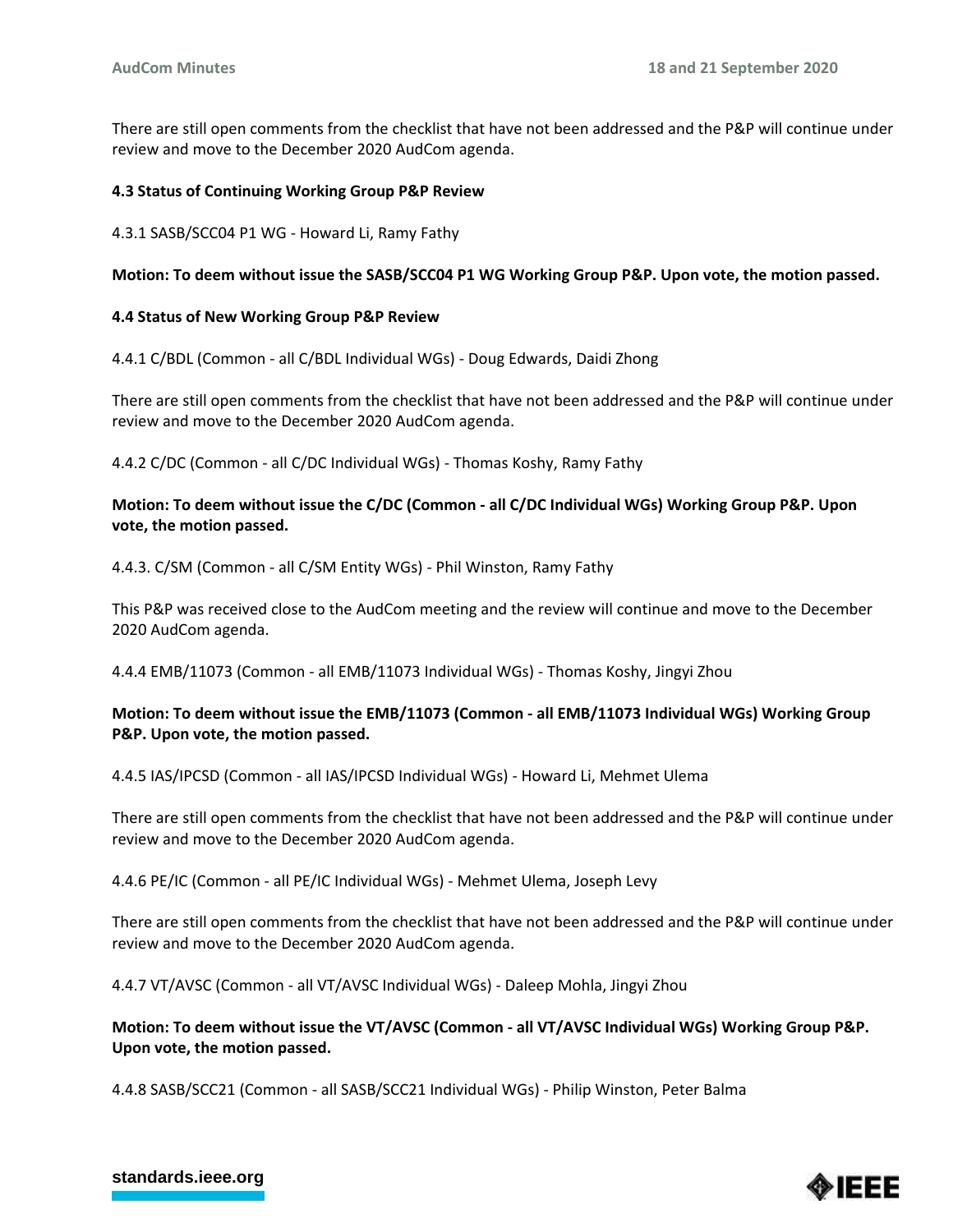There are still open comments from the checklist that have not been addressed and the P&P will continue under review and move to the December 2020 AudCom agenda.

### **5. OLD BUSINESS**

#### **5.1 Action Item Review - Lisa Weisser**

Lisa Weisser reported on action items carried over from prior AudCom meetings:

| <b>Action Item</b>                        | <b>Status</b> | Update                                 |
|-------------------------------------------|---------------|----------------------------------------|
|                                           |               |                                        |
| Doug Edwards will develop options         | Complete      | Slides were presented during the       |
| about timing for submittals to discuss at |               | September AudCom meeting. The          |
| the June 2020 AudCom meeting.             |               | discussion will carry over to the      |
|                                           |               | December 2020 AudCom meeting.          |
| Due to the number of versions of the      | Complete      | The C/LM P&P document submitted was    |
| P&P that were submitted, the reviewers    |               | a tracked changes version of the 2017  |
| requested that the next version of the    |               | baseline.                              |
| C/LM P&P submitted for this review        |               |                                        |
| reverts back to the 2017 baseline and     |               |                                        |
| tracks changes from that document.        |               |                                        |
| Determine if there is a need to add       | In Progress   | This topic was on the September        |
| information to the AudCom Conventions     |               | AudCom meeting agenda, but it will     |
| about terminology definition within P&P   |               | carry over to the December 2020        |
| documents.                                |               | AudCom meeting.                        |
| Anyone who has comments about term        | Complete      | Comments have been received and        |
| limits being included in the baselines    |               | reviewed by AudCom.                    |
| should email Chair Kulick, Peter Balma,   |               |                                        |
| and Lisa Weisser.                         |               |                                        |
| Lisa Weisser will make the edits in the   | Complete      | All edits from the meeting were        |
| baseline documents discussed during       |               | incorporated into the baselines before |
| the August AudCom baselines meeting       |               | the documents were sent to the SASB.   |
| prior to sending them to the SASB.        |               |                                        |
| Lisa Weisser to send the final draft      | Complete      | The edited draft versions that AudCom  |
| versions that were sent to the SASB to    |               | recommended to the SASB were sent to   |
| AudCom.                                   |               | AudCom.                                |

## **5.2 Update on P&Ps Due in 2020**

Lisa Weisser displayed the current lists of Standards Committees with P&P expiring at the end of 2020 that have not yet submitted an updated P&P document to AudCom and Standards Committees with P&P that were



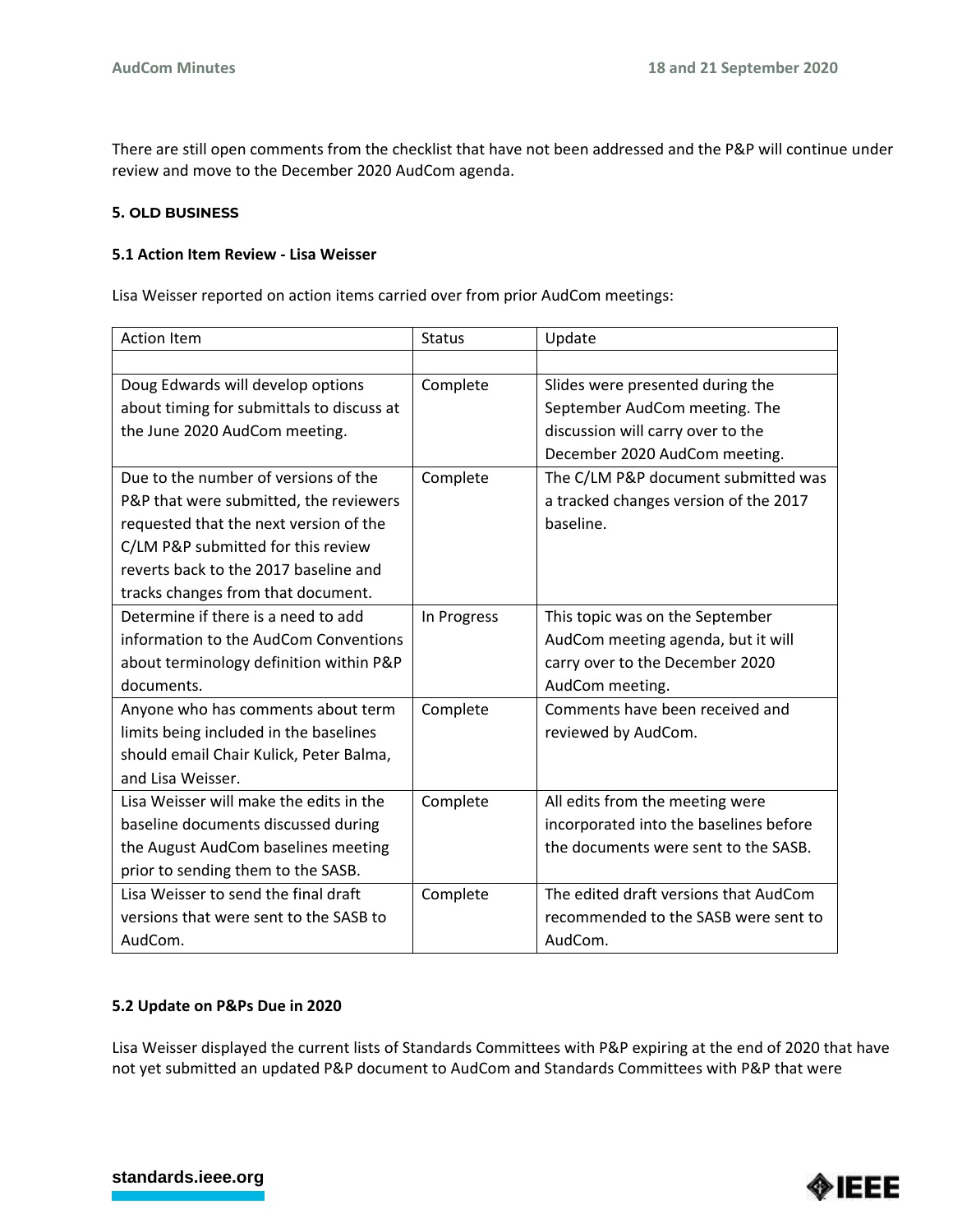recently accepted that have not yet submitted Working Group P&P for review by AudCom. She mentioned that staff would continue to work with these committees to help get the documents submitted to AudCom.

At the scheduled meeting end time, there were several items remaining on the agenda. There was a motion for a recess, and in the absence of objection, the motion was approved. AudCom went into recess at 11:30 a.m. ET (UTC-4) on 18 September.

The AudCom meeting reconvened on 21 September at 7:00 a.m. ET (UTC-4) with the following additional attendees:

**Guests:**  Paul Nikolich Jon Rosdahl

**Staff:** Jonathan Goldberg

5.3 Discussion on AudCom Baselines 2020 Update

Chair Kulick provided an update that the SASB ballot for the AudCom baselines closed on 15 September 2020, and while the baselines were approved, there were comments received during the ballot period and shortly after the ballot closed. He worked with Peter Balma, Chair of the AudCom baselines ad hoc to compile the comments and suggest preliminary resolutions, which were presented at this meeting. Some of the comments require more discussion by AudCom, and Chair Kulick mentioned that he would schedule another AudCom meeting after the September meeting series to review the comments.

## **AI: An interim meeting of AudCom will be scheduled to review the comments from the SASB ballot and to prepare final comment resolutions. Any potential updates to the approved baselines will be sent to the SASB.**

5.4 Ad Hoc Update - Working Group P&Ps - Daleep Mohla

Daleep Mohla briefly reviewed the document that was prepared based on the ad hoc's discussions. He mentioned that some of what was discussed is incorporated in the updated baselines. There is also a plan to develop FAQs for the AudCom website with necessary information for AudCom best practices for what P&Ps should be used by a newly formed Working Group and when such a Working Group can submit a PAR to NesCom. Daleep requested that the ad hoc document be shared with AudCom in preparation for discussion at the December AudCom meeting.

5.5 Discussion on Additions to AudCom Conventions

- Submittal deadlines

Doug Edwards presented on the topic of whether or not there should be submittal deadlines for new and revised P&Ps prior to each AudCom meeting. The recommendation was to incorporate text into the AudCom Conventions about the deadline. Following the discussion, there was a motion to postpone the topic until the December AudCom meeting. In the absence of objection, the motion was approved.